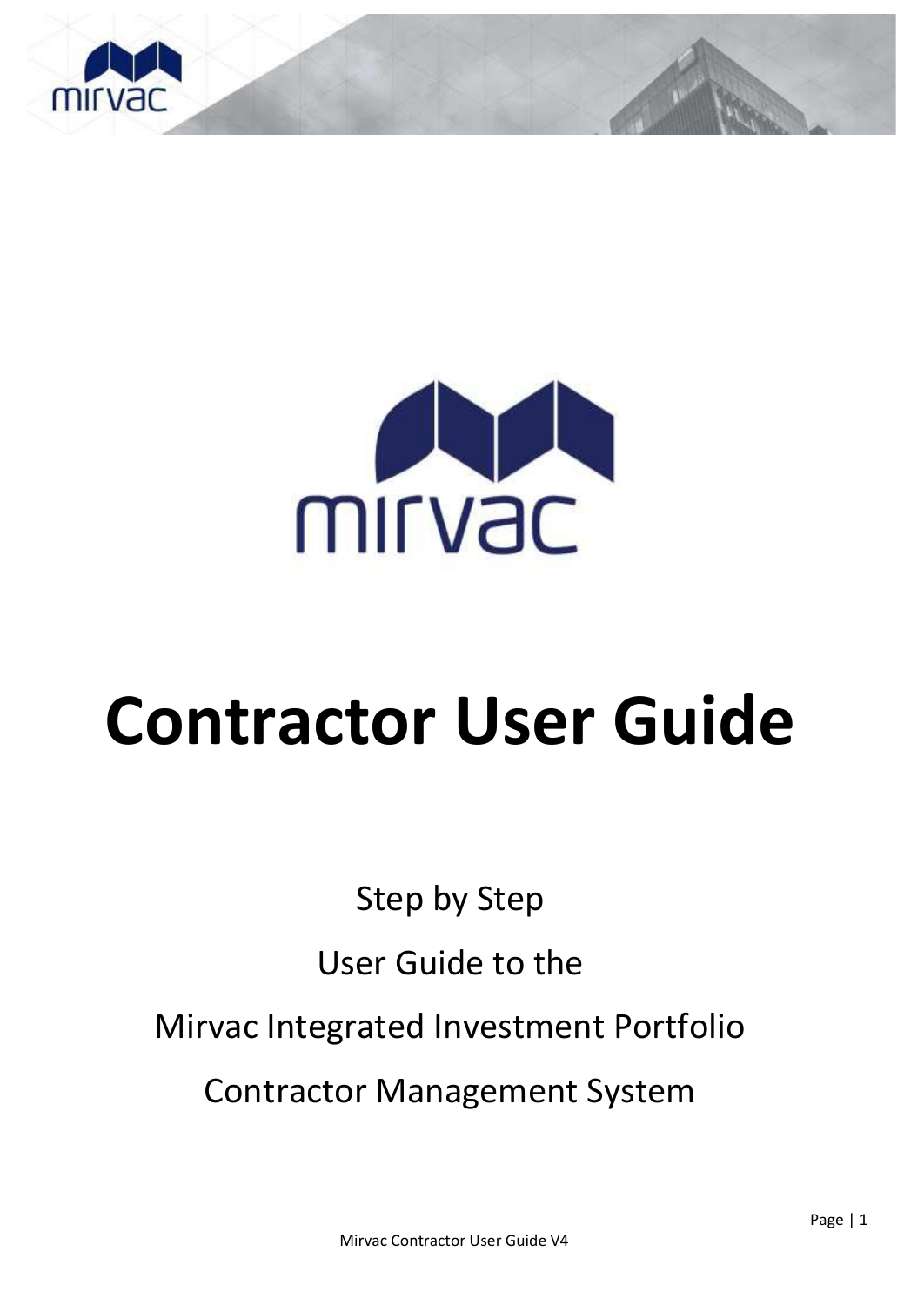

# Contents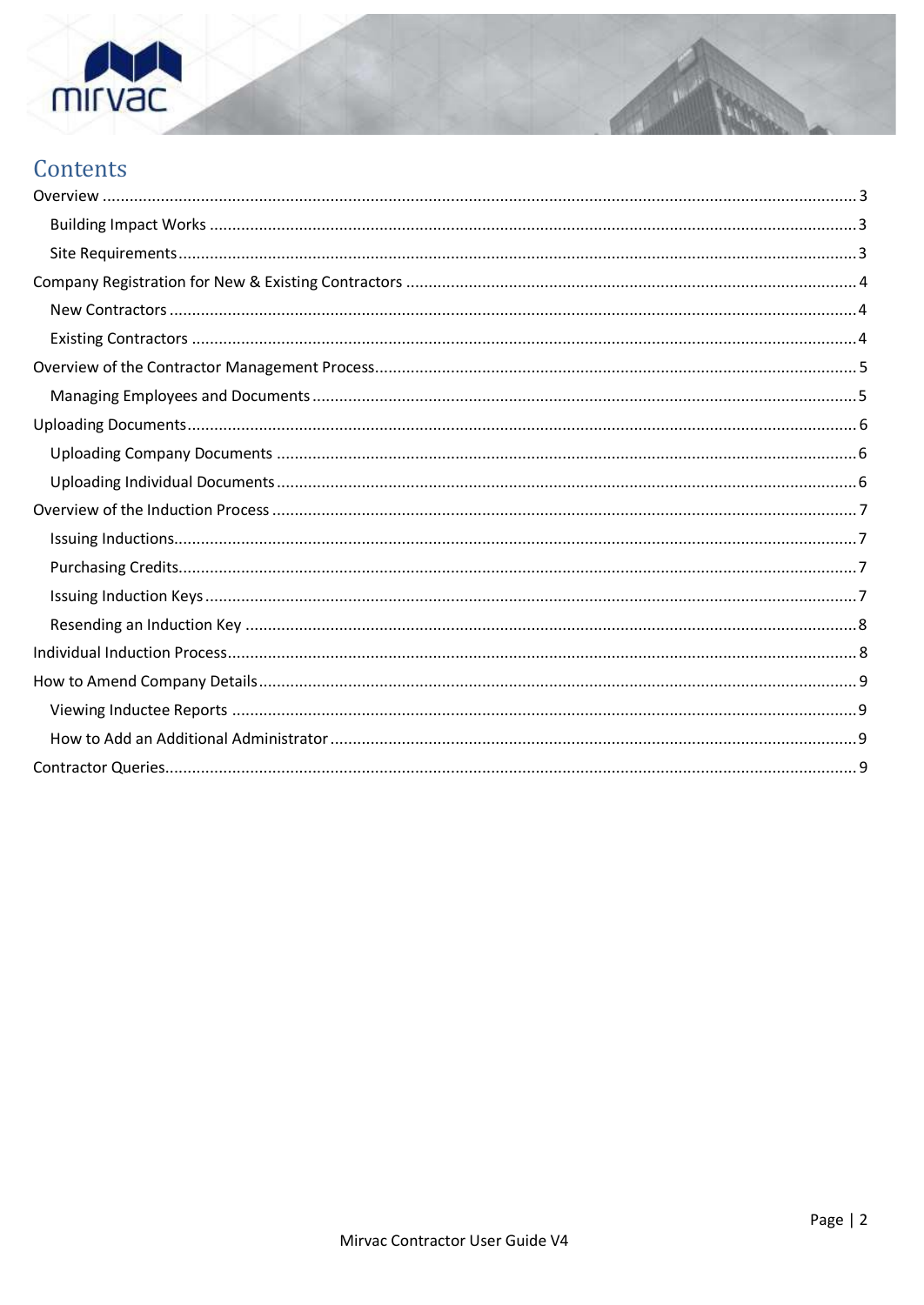

## <span id="page-2-0"></span>**Overview**

This guide provides an overview of the Mirvac online Contractor Management system.

The system consists of an easy to use online contractor system where the contractor company must first register their company, upload any relevant documents and complete a prequalification questionnaire.

The system must be used by all contractors directly engaged by Mirvac and/or Tenant Contractors and subcontractors who will be carrying out Building Impact Works on Mirvac managed sites.

#### <span id="page-2-1"></span>Building Impact Works

#### **Building Impact Works involve any of the following:**

- Isolations to the fire system
- Isolations or connections at any electrical board or panel, or communications panel **not** located in the premises
- Welding, grinding, cutting
- Roof access
- The drilling of core holes through walls or slabs
- The use of dangerous goods or hazardous substances
- The installation of heavy objects (such as compactus or safes)
- Works that will impact the quiet enjoyment of, or access to, other parts of the building or other premises by other
- tenants or the public
- The removal or modification of the landlords assets (such as lighting, sprinklers, ceilings and AC plant), and;
- Works that require a Development Application or Construction Development Certificate or similar approval prior
- to commencement

#### **All approved contractors must be registered on the system. There will be an administration cost associated with the online induction.**

It is the responsibility of the contractor company to ensure that all their employees and/or subcontractors that will be working at a Mirvac site have completed an online general and site-specific induction *prior* to commencing work.

#### <span id="page-2-2"></span>Site Requirements

All contractors attending site **must** log into the Contractor Management System (CMS) terminal upon attending site prior to beginning works and **must** sign out upon leaving site. The location of the CMS terminal will be specified in the site-specific induction. Contractors must use the induction key provided to access their inductions as the password to log in onsite.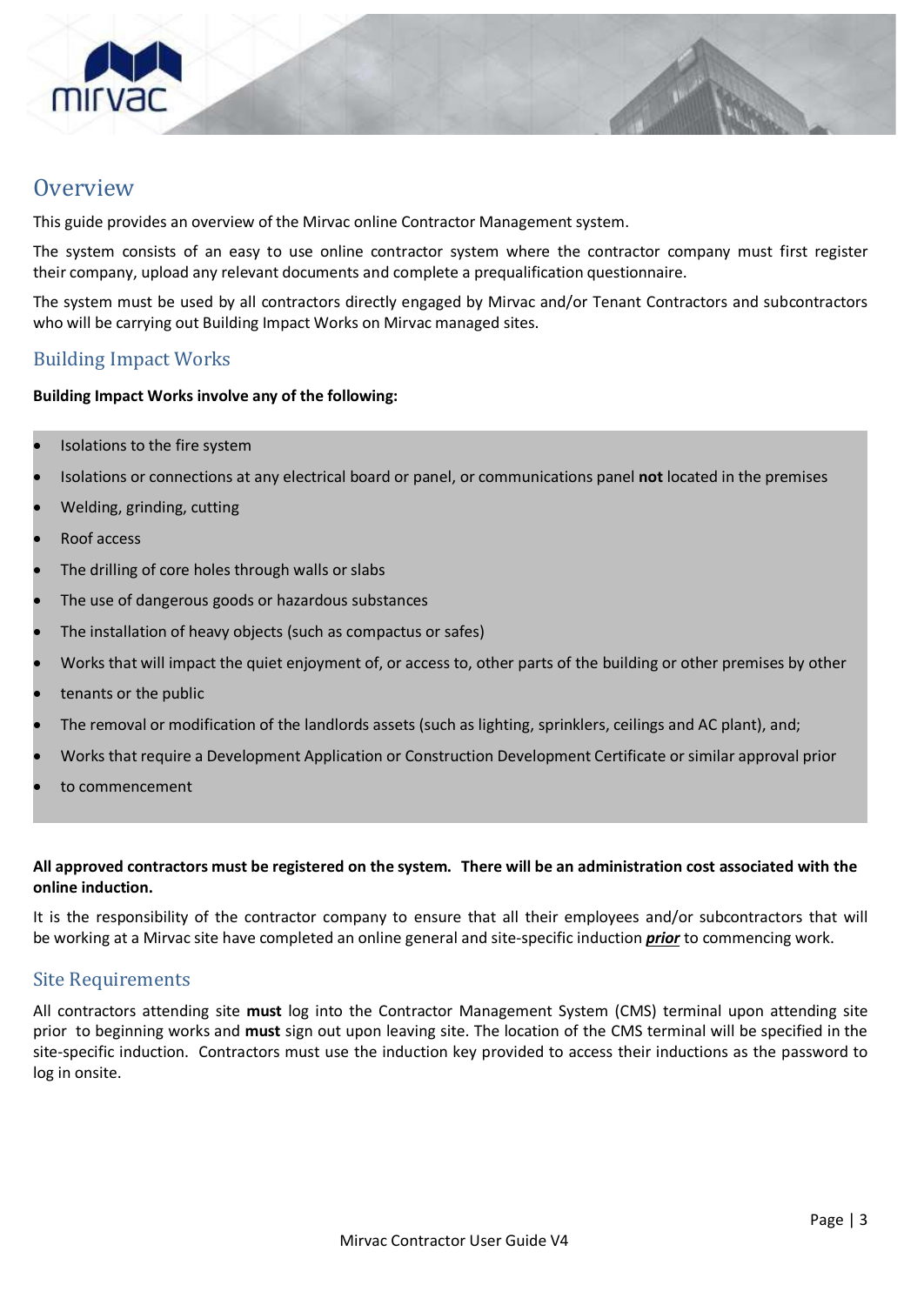

# <span id="page-3-0"></span>Company Registration for New & Existing Contractors

### <span id="page-3-1"></span>New Contractors

- Go to www.mirvacam.com.au/contractors and select New Company Registration located under contractor registrations and inductions .
- After entering your company details an invitation to register will be sentto the supplier/contractor representative (Company Administrator). A Company Administrator is the person who the contractor nominates as the main contact for any questions relating to the online contractor induction process.
- The contractor 'Company Administrator' will be required to register the company into the system, complete an E-Form, upload documents and issue passwords to their personnel to complete the induction.
- Once the contractor company is deemed "compliant" by Mirvac, they may securely log in, manage their documentation and manage their own employee and subcontractor inductions.
- If the registration email is not received, please contact the Rapid Induct Client Services Team on 1800 307 595 or + 61 8 405 1100 (for international callers) or email [support@rapidglobal.com](mailto:support@rapidinduct.com.au)

An example of the screen when first logging in is shown below.

**Please take note of the mandatory documents that are required depending on the Personnel type selected, as part of the registration process.** 



## <span id="page-3-2"></span>Existing Contractors

- Go to www.mirvacam.com.au/contractors , select existing contractors located under contractor registrations and inductions .
- Log in using your previously created email and password for the Administrator on your company profile. If you are unsure of who your company admin is for your profile, please contac[t MAMHSE@mirvac.com](mailto:MAMHSE@mirvac.com) with your ABN number and company details.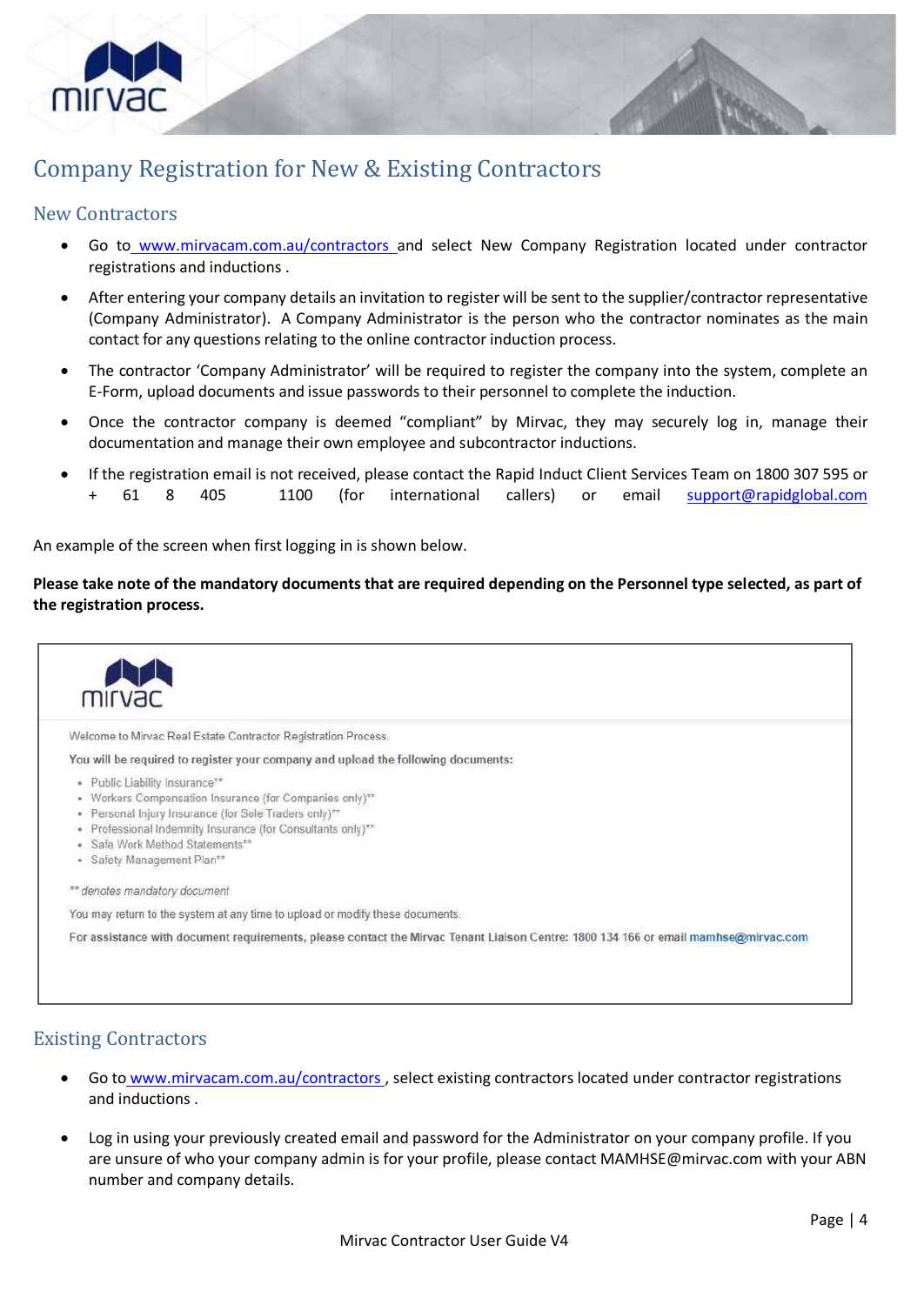

# <span id="page-4-0"></span>Overview of the Contractor Management Process

The Contractor management system involves a number of steps designed to ensure that any contractors working within the business are compliant with the business and legislative rules and regulations.

Contractor Company registers online and completes E-Form Survey

**Upload of** insurances e.g. Public Liability, Workcover Certificate and other documents as required

"Compliant" or "Noncompliant" status awarded Compliant Contractor Companies induct employees and subcontractors

Non-compliant Contractor Companies continue to work towards compliance

Compliant and<br>fully inducted<br>contractors enter site

#### <span id="page-4-1"></span>Managing Employees and Documents

Upon completing the registration process, you would have received an email with a link to verify your 'My Rapid' account email.

When returning to the system after successful registration and activation of your account, visit**:** [https://my.rapidglobal.com/Web/Account/LogOn/5](https://my.rapidglobal.com/Web/Account/LogOn/569) [69](https://my.rapidglobal.com/Web/Account/LogOn/569) where the below screen will be presented:

Enter your Administrator **Email address/Mobile** and **Password** to log in and manage inductees and update any company details/documents.

**If you already have a 'My Rapid' account, log in with the above link, select 'Rapid Contractor' and then 'Mirvac Real Estate'.** 

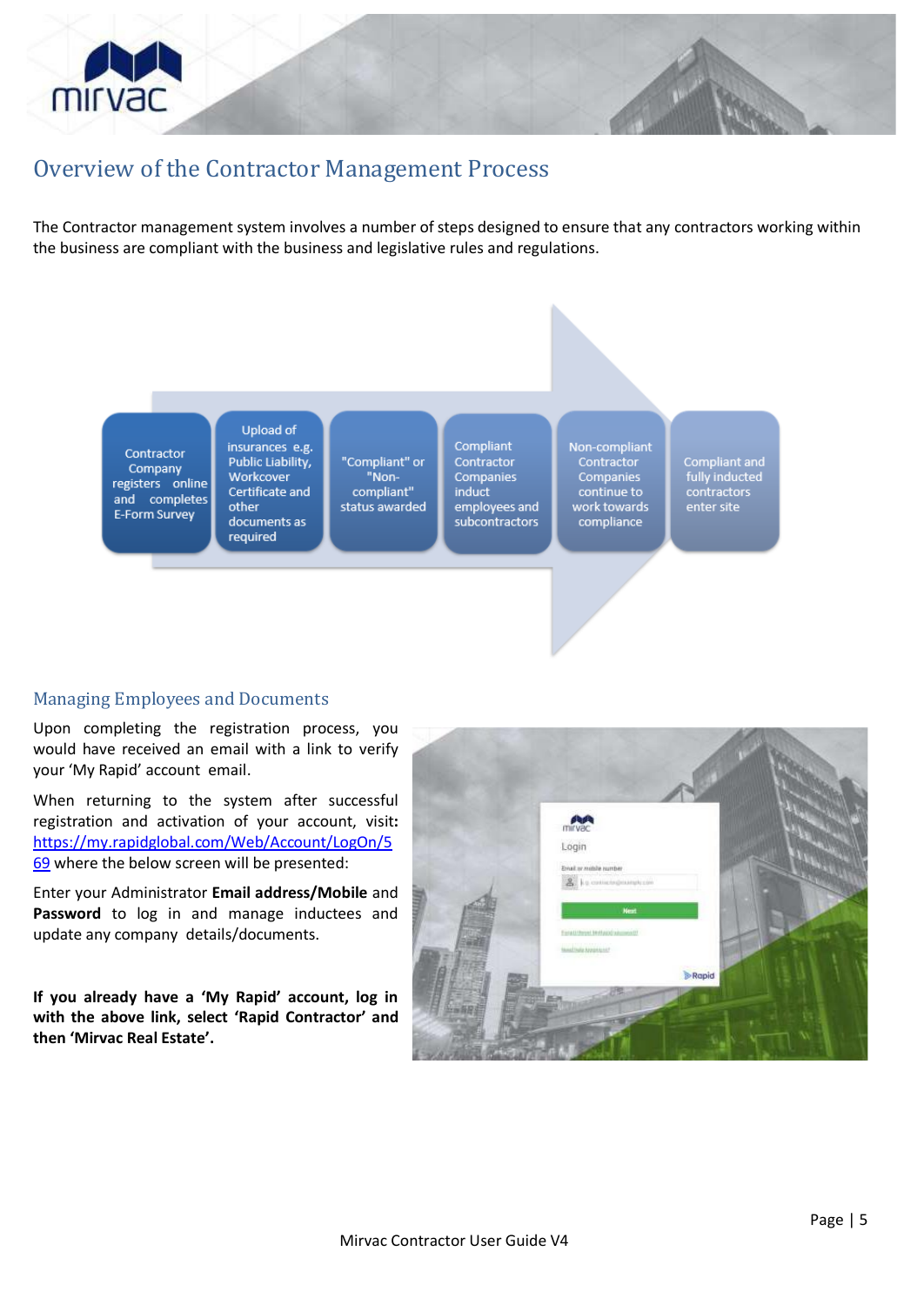

# <span id="page-5-0"></span>Uploading Documents

#### <span id="page-5-1"></span>Uploading Company Documents

To upload documents into the Contractor Management System, each document must be saved on a computer. Documents received via email must be saved on a computer before uploading. Hard copy documents must be scanned to a computer before uploading.

Return to the Contractor Management System to upload the required document(s).

If a document already exists and has been rejected or expired, the 'Remove' button must be selected first before following the steps below.

Some documents may require an Expiry Date to be entered. In this example, the amount of PLI cover must be entered in the box provided.

Click the calendar icon to select the Expiry Date. Select the Year, then the Month and then the Day.

To upload the document, click Browse or Choose File. A window will be displayed where the document can be located. Select the document and click Open. The window will close. Click Upload. Once the document has been successfully uploaded, you will have access to click a Preview button.

#### <span id="page-5-2"></span>Uploading Individual Documents

To upload individual documents into the Contractor Management System like an inductees licence, navigate to the individual documents tab. Click the drop down of inductee names and select the worker you wish to upload a document for and then select the drop down for the type of document. Select expiry date (if applicable) and choose a file to upload.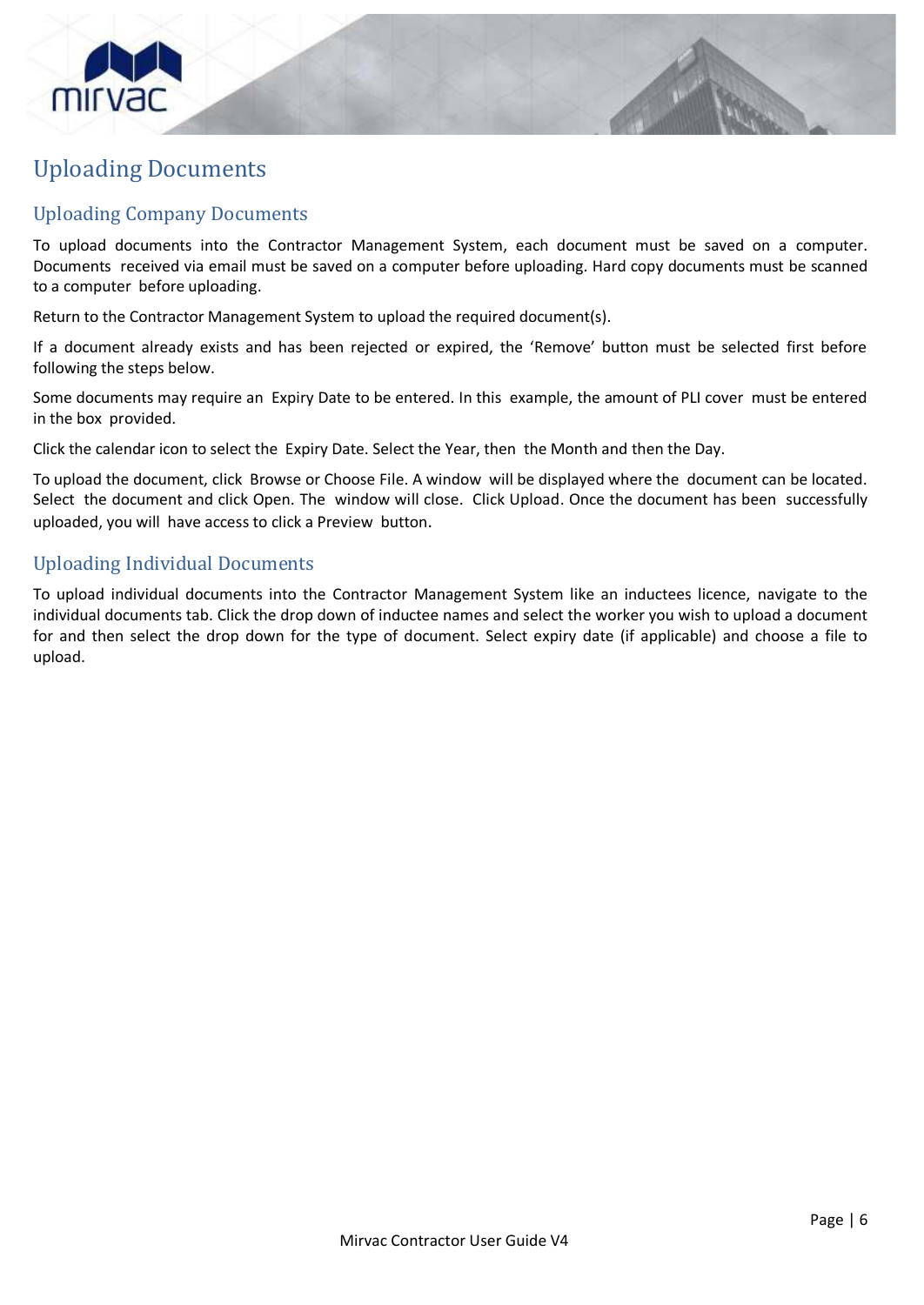

## <span id="page-6-0"></span>Overview of the Induction Process

Once the Company has successfully registered and their status is compliant, the Company Administrator can log in at**:** [https://my.rapidglobal.com/Web/Account/LogOn/569,](https://my.rapidglobal.com/Web/Account/LogOn/569) and proceed with issuing passwords.

Company **Administrator logs** into the system

Company Administrator issues induction key as required for each employee/subcon tractor

Induction key to complete online induction(s) is system generated<br>and emailed to the individual

successfully completes induction(s) online and takes note of their<br>induction key to Sbring with them to site

Individual

Contractor must<br>use their induction<br>| induction<br>| signing into the<br>| signing into the CMS on site

## <span id="page-6-1"></span>Issuing Inductions

#### Purchasing Credits

- <span id="page-6-2"></span>• Credits need to be purchased prior to issuing passwords to inductees.
- Multiple credits can be purchased.
- Credits can be purchased using a credit card.
- Each credit costs \$27.50 inc GST per year and is valid for unlimited courses per inductee
- Inductions are valid for 3 years.

#### **To purchase credits:**

- Select the Purchase Credits button on the left-hand side of the screen
- Complete all fields displayed
- Click Purchase

#### <span id="page-6-3"></span>Issuing Induction Keys

#### **To issue an induction key:**

- Click on the 'Issue Induction Key' tab
- Select if the Inductee is a New Inductee or an Existing Inductee
- For a new inductee, select whether the inductee is an employee or sub-contractor, enter the inductee's name,
- email address and choose the State and site(s) they are working at
- Click 'Next'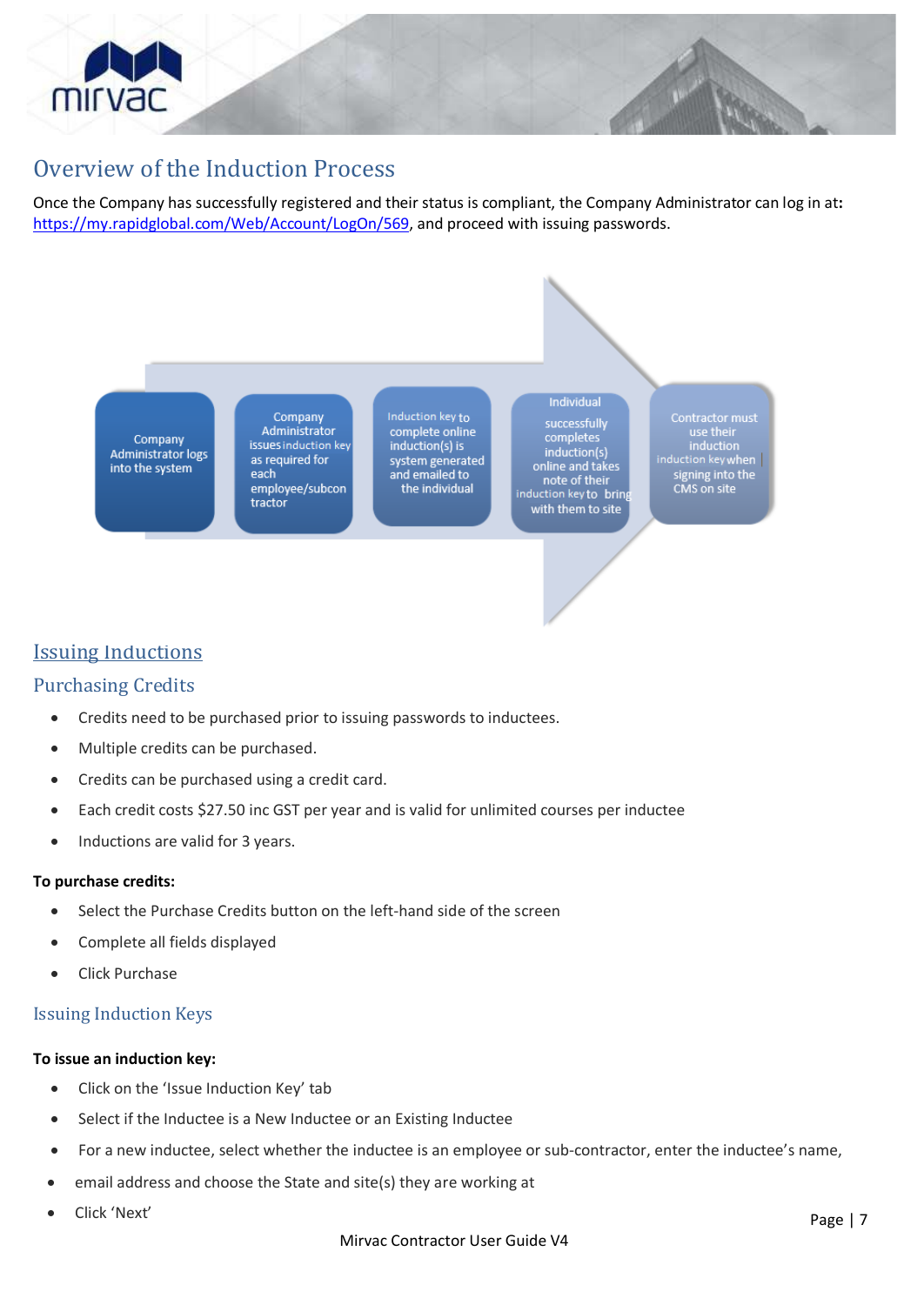

#### Resending an Induction Key

<span id="page-7-0"></span>If an inductee cannot access the email sent containing their password or you wish to email a password to an alternate email address you can re-send the password.

To resend a password to an existing inductee:

- 1. Click on the '**Resend Induction Key'** tab
- 2. Find the inductee's record and then click the '**Issue**' button.
- 3. Amend the name or email address if required and then click on the '**Send**' button

*The system defaults to search for passwords issued within the past 7 days but passwords issued prior to that can be viewed by changing the date options at the top of the screen.* 

#### Individual Induction Process

<span id="page-7-1"></span>Once an inductee receives their induction email and unique Induction Key "PE" password they need to complete the following steps:

Click the link provided in the email or visit https://my.rapidglobal.com/Web/Account/LogOn/569

#### **Not registered with MyRapid?**

- Enter your email/mobile to create your MyRapid account.
- You will be asked to enter the PE password as part of the registration process.

#### **Already registered with MyRapid?**

• Once logged in to your MyRapid account, please add the above PE password using the Add PE Password button (if not already added).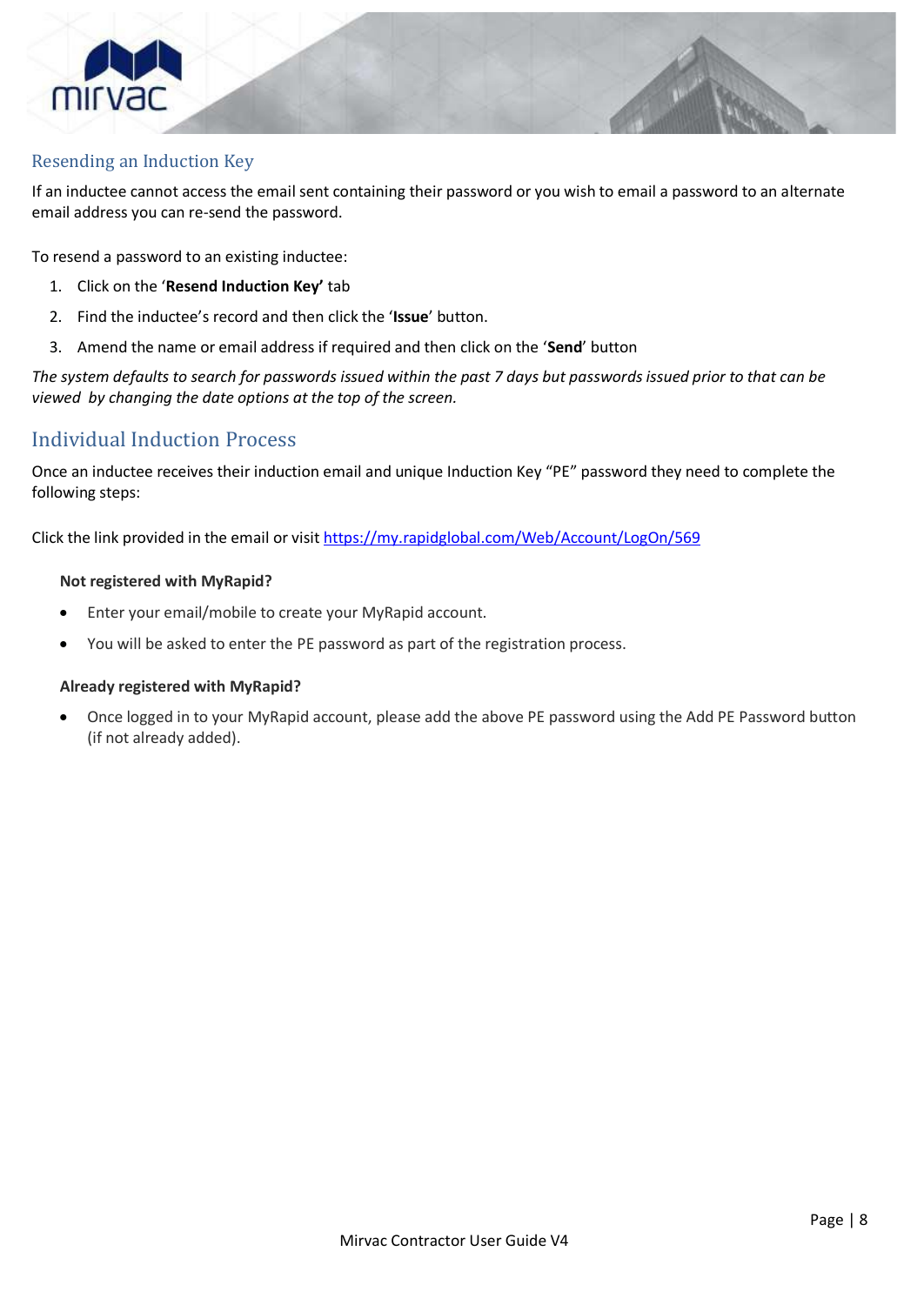

# <span id="page-8-0"></span>How to Amend Company Details

#### **Company details that can be updated include:**

- **1.** Contractor administrator's email address
- **2.** Physical address
- **3.** Billing address
- **4.** Contact numbers

**Note:** The Company Name and ABN **cannot** be changed. If these company details need to be updated, please email [mamhse@mirvac.com](mailto:mamhse@mirvac.com) with the old and new details and you will be provided information on how to proceed.

#### **To amend the Company Details:**

- **1.** Click on the '**Company Details**' tab
- **2.** Amend the relevant details as required

**Note:** Changing the registered email address within the Company Details tab for a Contractor Administrator will also change the MyRapid login email address to access the portal.

#### <span id="page-8-1"></span>Viewing Inductee Reports

The Inductee reports tab provides a summary of inductee records which includes existing, deactivated and expiring inductee records.

#### **To view inductee records:**

- 1. Click on the '**Inductee Reports**' tab.
- 2. Select the **date range** that you wish to search an inductee record for.
- 3. Inductee records will be displayed for all passwords issued during the date range selected

#### <span id="page-8-2"></span>How to Add an Additional Administrator

Adding an additional administrator allows more than one person access to manage the portal. All company administrators will have the same level of access.

#### **To add an Additional Administrator:**

- **1.** Click on the '**Add Administrators**' tab
- **2.** Click on the **New Administrator** button
- **3.** Add the new administrator's details in the fields
- **4.** Click **Add New Administrator**

<span id="page-8-3"></span>An invitation email will be sent to the new administrator requesting to join MyRapid if they do not already have a MyRapid Account.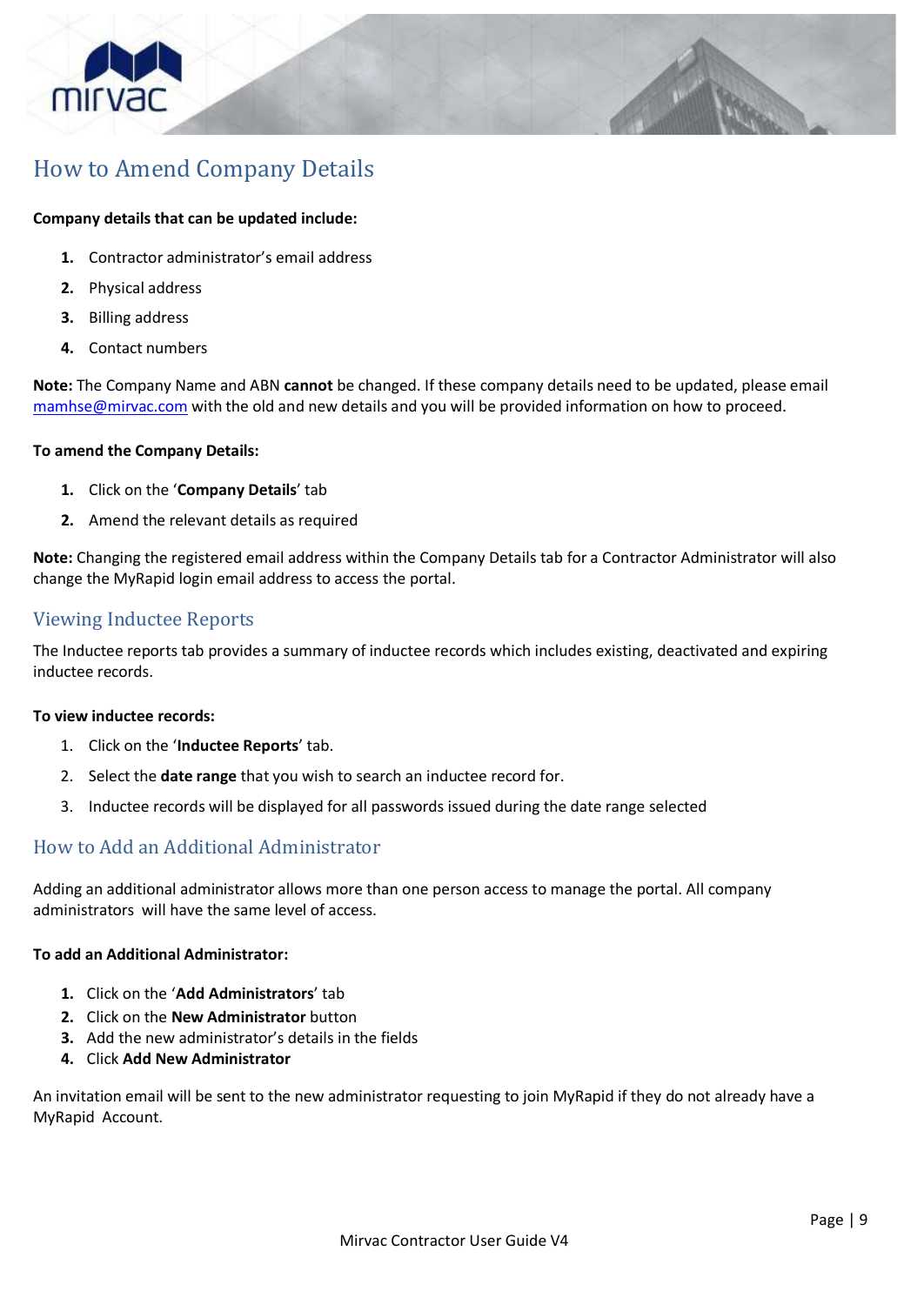

# Contractor Queries

**To assist contractors to meet these requirements, the following contact points are available:**

| <b>Technical Support Queries</b>                                                                                                                               | <b>Rapid Global Client Team</b>                                                     |
|----------------------------------------------------------------------------------------------------------------------------------------------------------------|-------------------------------------------------------------------------------------|
|                                                                                                                                                                |                                                                                     |
| All technical queries should be referred to the Rapid Global Client<br>Services Team.                                                                          | Call: $1800$ 307 595, 8.30am - 6pm, Mon - Fri<br>(AEST)                             |
| Examples of these types of queries may include how to use the<br>Contractor Management System, password queries, computer<br>settings, issuing passwords, etc. | For callers outside of Australia: +61 8 8405 1100<br>Email: support@rapidglobal.com |
| <b>Other Queries</b>                                                                                                                                           | <b>Mirvac Tenant Liaison Centre</b>                                                 |
| Examples of these types of queries may include course content<br>queries, documentation questions, information regarding site                                  | 1800 134 166, 8:30am -5pm, Mon - Fri (AEST)                                         |
| access, or general emergency or Workplace Health & Safety<br>procedures.                                                                                       | or via email: MAMHSE@mirvac.com                                                     |